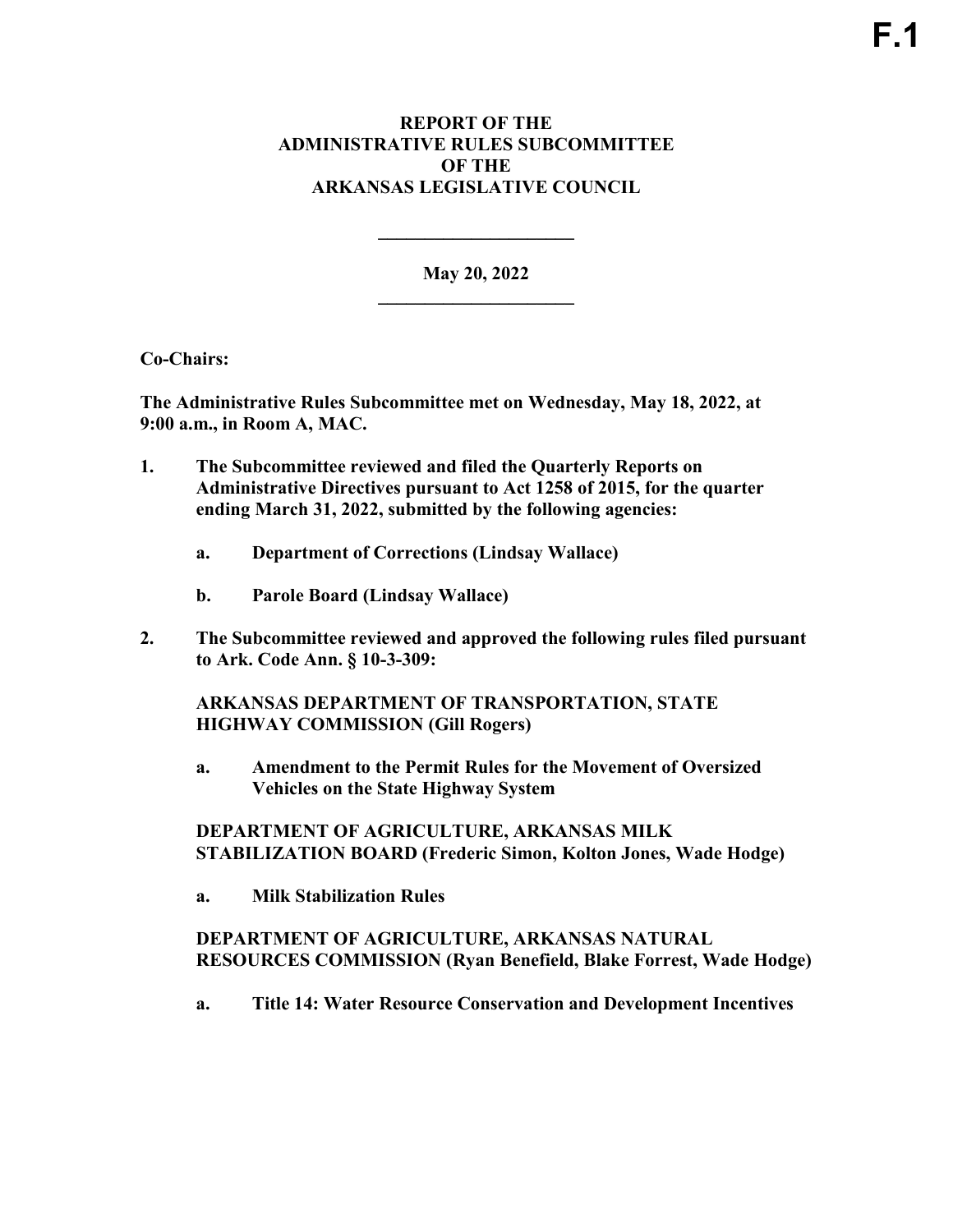**DEPARTMENT OF EDUCATION, DIVISION OF ELEMENTARY AND SECONDARY EDUCATION (Amy Douglas, items a-e; Lori Freno, items fh; Cristy Park, items i-j; Courtney Salas-Ford, items k-m)**

- **a. Background Checks**
- **b. Master Principal**
- **c. National Board Certified Teacher**
- **d. Code of Ethics**
- **e. Educator Licensure**
- **f. Rules Governing School-Based AED Devices and CPR Programs**
- **g. Rules Governing Visual and Performing Arts Instruction for Students in Grades 1-8**
- **h. Rules Governing the Arkansas Educational Support and Accountability Act**
- **i. Rules Governing Required Training for School Board Members**
- **j. Rules Governing the Right to Read Act**
- **k. Rules Governing Declining Enrollment and Student Growth Funding for Public School Districts**
- **l. Rules Governing the Star-Spangled Banner Act**
- **m. Rules Governing Student Special Needs Funding**

## **DEPARTMENT OF FINANCE AND ADMINISTRATION, ARKANSAS TOBACCO CONTROL BOARD (Greg Sled)**

**a. Rules of the Arkansas Tobacco Control Board**

## **DEPARTMENT OF FINANCE AND ADMINISTRATION, REVENUE DIVISION (Keith Linder, Joel DiPippa)**

**a. 2022-1 Philanthropic Investment in Arkansas Kids Program Rules**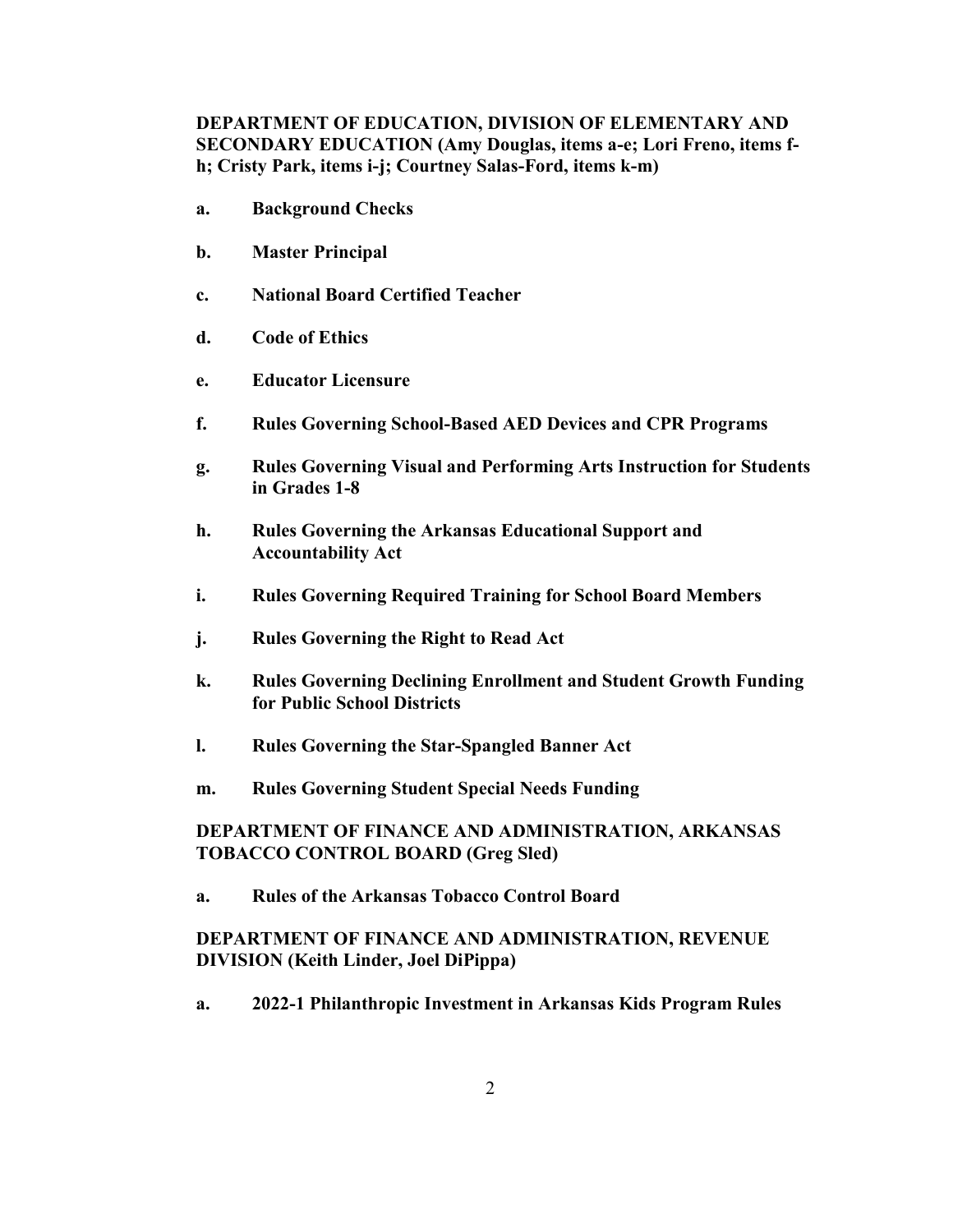### **DEPARTMENT OF HEALTH, ARKANSAS BOARD OF PODIATRIC MEDICINE (John Robinette, Matt Gilmore)**

**a. Rules for the Board of Podiatric Medicine**

**DEPARTMENT OF HEALTH, STATE BOARD OF HEALTH (Charles Thompson)**

**a. Rules Pertaining to Radiologic Technology Licensure**

#### **DEPARTMENT OF HEALTH, STATE KIDNEY DISEASE COMMISSION (Charles Thompson)**

**a. Arkansas Kidney Disease Commission Rules**

## **DEPARTMENT OF HUMAN SERVICES, DIVISION OF COUNTY OPERATIONS (Mark White, Mary Franklin)**

**a. Medical Services Policy Section A-116, H-100, H-400, H-600, and H-700**

## **DEPARTMENT OF HUMAN SERVICES, DIVISION OF MEDICAL SERVICES (Mark White, Elizabeth Pitman)**

- **a. Non-Emergency Ambulance Transport Payments**
- **b. Outpatient Behavioral Health Services (OBHS) and School-Based Mental Health Services (SBMHS) Manuals**
- **c. Hospital, Physician and Nurse Practitioner Provider Manuals and SPA to Add PANS/PANDAS Treatment**
- **d. Medicaid Limits on Lab/Radiology and SPA 2022-0003**
- **e. Pharmacy Manual Update 3-21 and SPA 2022-0001**

## **DEPARTMENT OF HUMAN SERVICES, DIVISION OF PROVIDER SERVICES AND QUALITY ASSURANCE (Mark White, Martina Smith)**

- **a. Behavioral Health Agency Certification Manual Update Pursuant to Act 760**
- **b. Long-Term Care Facility Licensure and Change of Ownership, and Medication Assistant**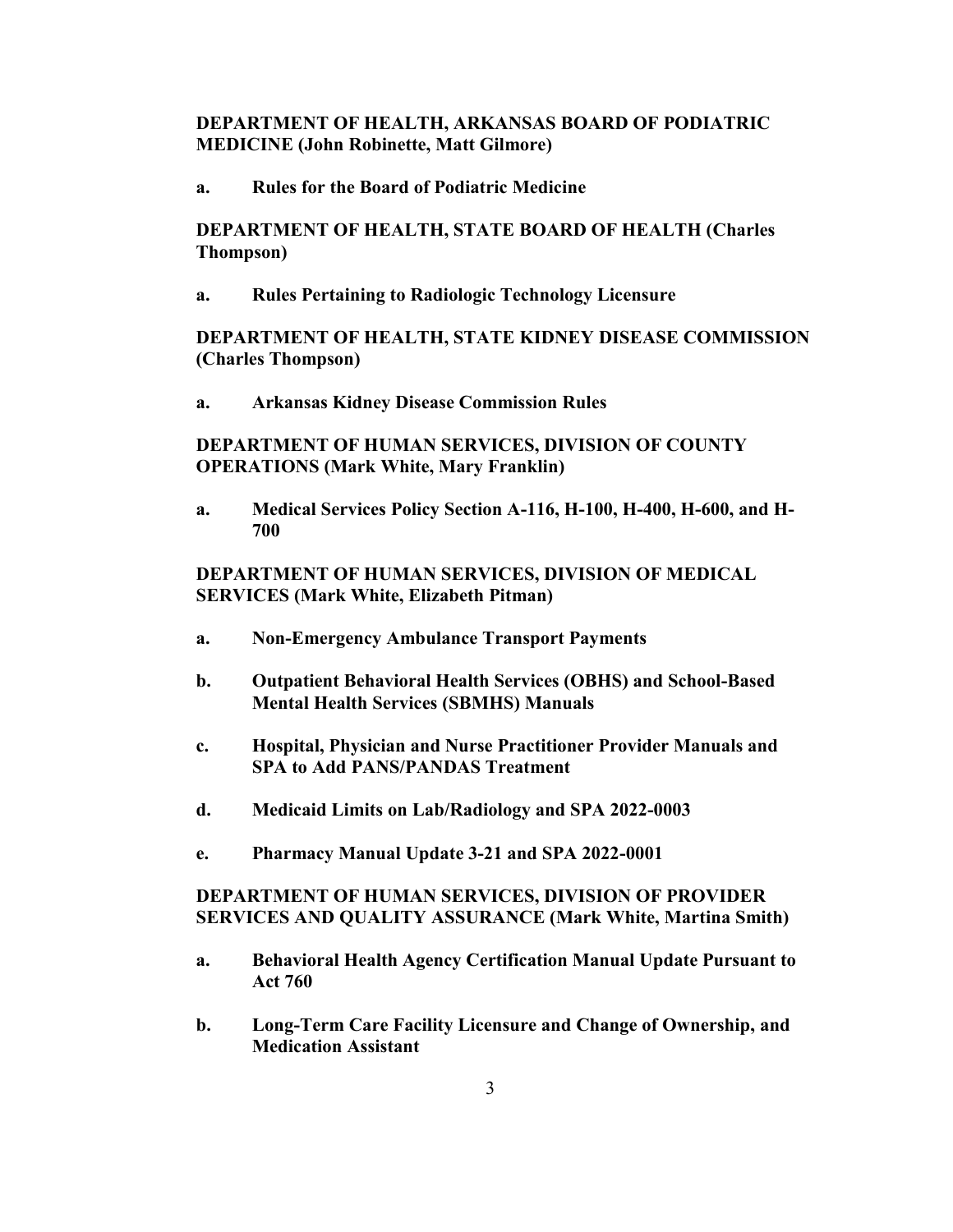- **c. Definition of Long-Term Care Facility**
- **d. In-Home Caregiver Background Checks**
- **e. Waiver of Licensure Fees**

**DEPARTMENT OF LABOR AND LICENSING, DIVISION OF LABOR, HVACR LICENSING BOARD (Ralph Hudson, Miles Morgan, Anthony Woodard)**

- **a. Administrative Rules Pertaining to the Licensing of Heating, Ventilation, Air Conditioning, and Refrigeration Contractors**
- **b. Repeal of Administrative Rules Pertaining to the Certification of Heating, Ventilation, Air Conditioning, and Refrigeration Mechanical Inspectors**
- **c. Section XXIII – The International Mechanical Code**

**DEPARTMENT OF LABOR AND LICENSING, DIVISION OF OCCUPATIONAL AND PROFESSIONAL LICENSING BOARDS AND COMMISSIONS, ARKANSAS ABSTRACTERS' BOARD (Mary Sheridan, Miles Morgan)**

**a. Rules of the Arkansas Abstracters' Board**

**DEPARTMENT OF LABOR AND LICENSING, DIVISION OF OCCUPATIONAL AND PROFESSIONAL LICENSING BOARDS AND COMMISSIONS, ARKANSAS MOTOR VEHICLE COMMISSION (Sandy Stroope, Miles Morgan)**

**a. AMVC Rule 3 – Advertising; AMVC Rule 7 – Off-Premise Sales, Displays and/or Events; and AMVC Rule 10 – Education and Grant Training Program**

**DEPARTMENT OF LABOR AND LICENSING, DIVISION OF OCCUPATIONAL AND PROFESSIONAL LICENSING BOARDS AND COMMISSIONS, ARKANSAS REAL ESTATE COMMISSION (Andrea Alford, Miles Morgan)**

**a. Rule 3.4 – Waiver of Application Fees**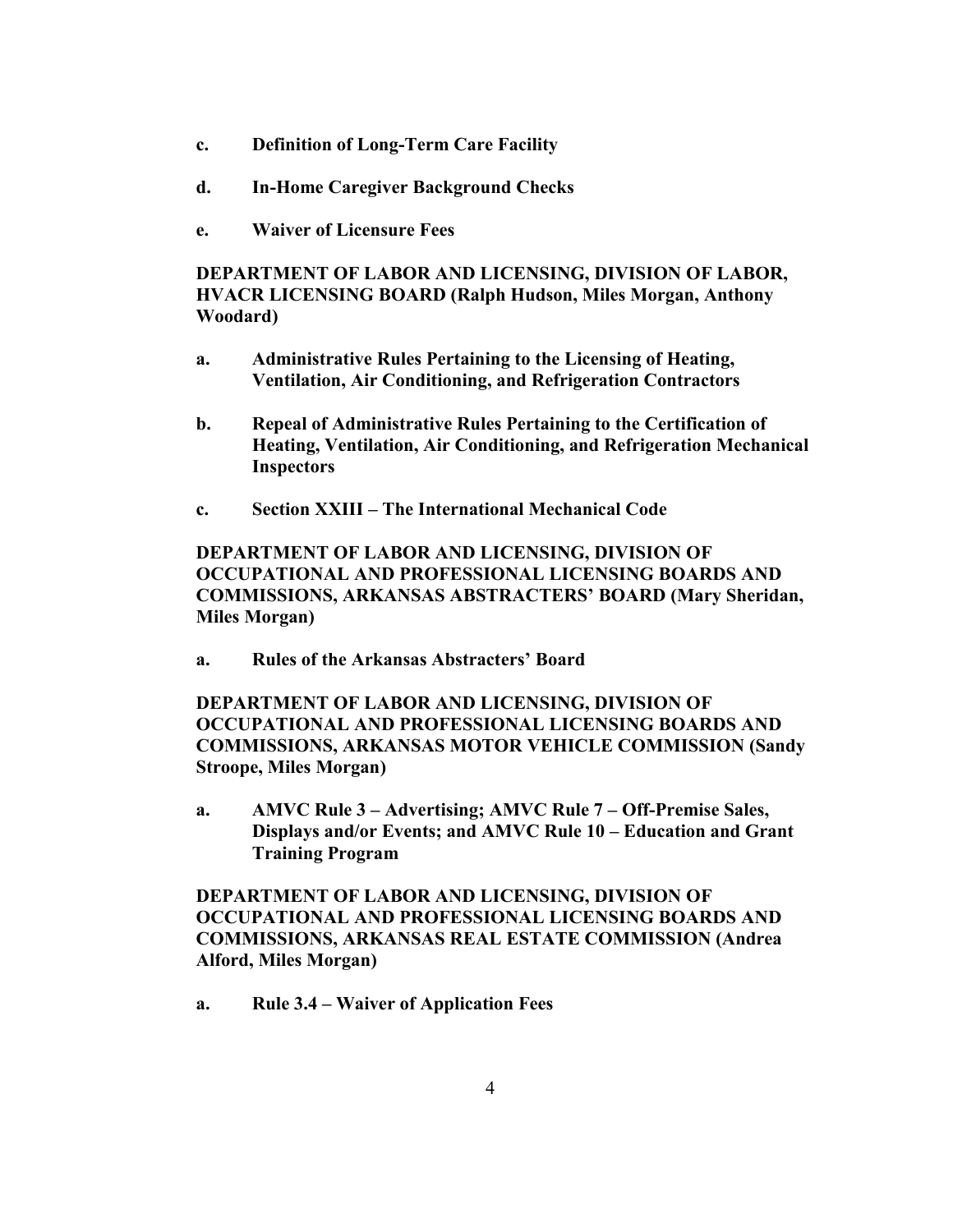- **b. Rule 4.5 – Automatic Licensure for Uniformed Service Members, Veterans and their Spouses; Rule 6.1 – Renewal Applications; and Rule 11.1 – Requests for Waiver or Extension; Exemptions for Uniformed Service Members and their Spouses**
- **c. Rule 4.6 – Pre-Licensure Criminal Background Check and Waiver Request**
- **d. Rule 4.7 – Work Permits Accepted**
- **e. Rule 13.1 – Registration, Renewal, and Fees**

## **DEPARTMENT OF LABOR AND LICENSING, DIVISION OF OCCUPATIONAL AND PROFESSIONAL LICENSING BOARDS AND COMMISSIONS, STATE BOARD OF REGISTRATION FOR PROFESSIONAL GEOLOGISTS (Miles Morgan, Kelli Black)**

**a. Rules of the State Board of Registration for Professional Geologists**

# **DEPARTMENT OF PARKS, HERITAGE, AND TOURISM, DIVISION OF ARKANSAS HERITAGE (Leslie Fisken, Debra Fithen)**

**a. Arkansas Cultural Institutions Trust Fund Act Rules**

# **DEPARTMENT OF PUBLIC SAFETY, DIVISION OF ARKANSAS STATE POLICE (Joan Shipley, items a-b; Major Lindsey Williams, Captain Mike Moyer, items a-c)**

- **a. Rules for Licensing and Regulation of Private Investigators, Private Security Agencies, Alarm Systems Companies, Polygraph Examiners, and Voice Stress Analysis Examiners**
- **b. Used Motor Vehicle Dealer Licensing Rules**
- **c. 2021 Arkansas Fire Prevention Code**

# **TREASURER OF STATE, ARKANSAS FINANCIAL EDUCATION COMMISSION (T.J. Fowler, Fran Jansen)**

**a. Rules of the Arkansas Financial Education Commission**